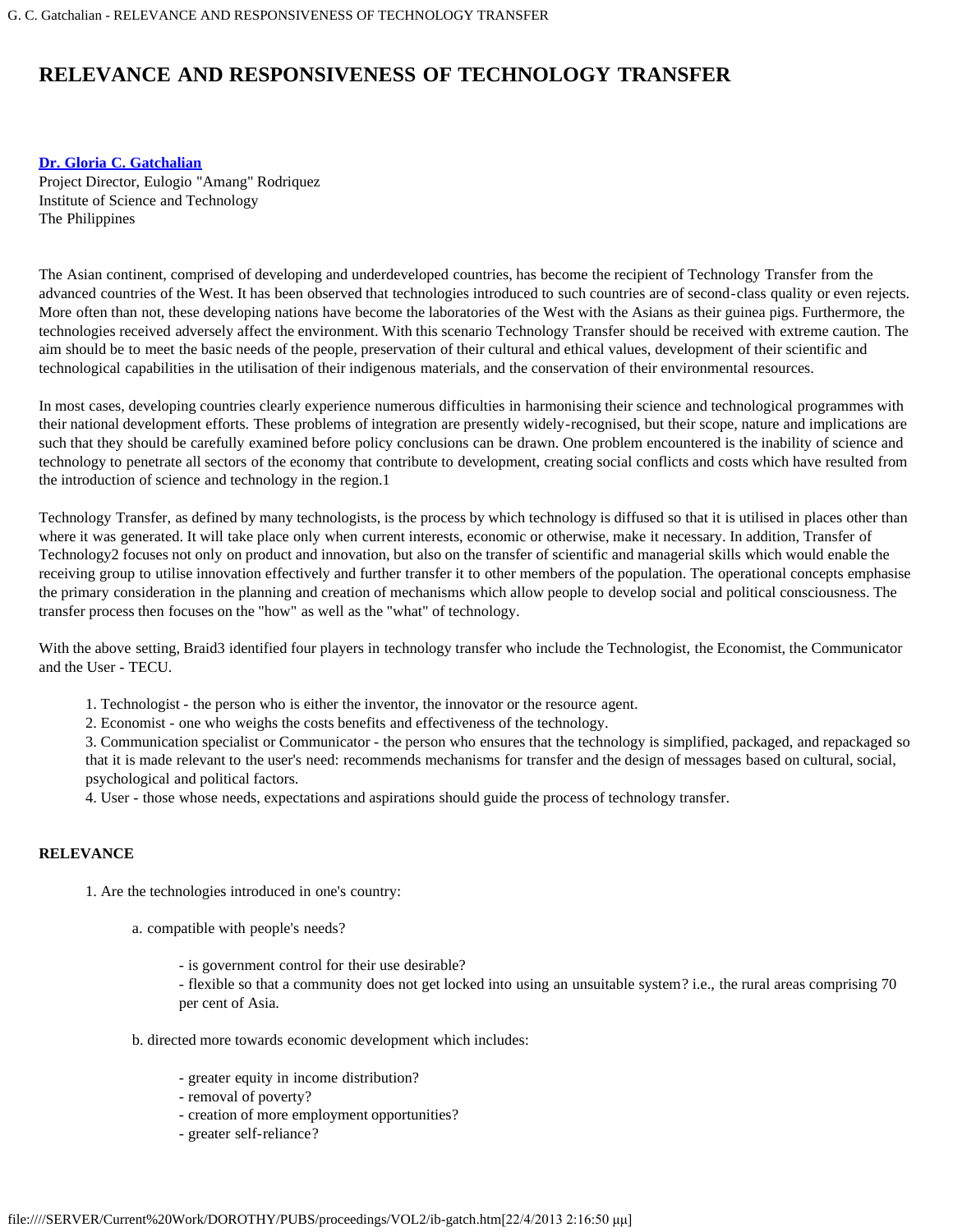#### G. C. Gatchalian - RELEVANCE AND RESPONSIVENESS OF TECHNOLOGY TRANSFER

- c. geared towards increased food productivity?
	- with improved high-yielding variety?
	- with increased food supply?
- d. stressing the need to preserve the environment to abate environmental degradation and pollution?
	- replenish the abused bios to perpetuate the bopta?
- e. preserving cultural and traditional values and practices?
	- promote the use of herbal medicine
	- use of compost fertilisers
	- natural fumigation of fruit trees
	- match traditional practices with population control

2. Do the curricula in the educational system include appropriate technology to: develop the innate potentialities; stimulate the youth to pursue Science and Technology careers?

3. Does Science and Technology manpower development complement Transfer Technology; overcome the "brain drain" problems of developing countries; provide substantial incentives commensurate to their technological capabilities; develop manpower skills and expertise that ensures that science and technology are applied effectively to every area of the national economy; manpower capability to make use of resources available in the environment and the community?

# RESPONSIVENESS

Is society responsive to the application of appropriate technologies being transferred?

1. Are the technologies able to stimulate the interest, understanding, appreciation and user's application to daily life so as to: increase their income; improve their health status; reduce energy consumption; effect of preservatives, natural antiseptics; lessen their workload; improve their physical, natural and social environment?

2. Has society, in the production and use of the technologies, enriched their value system in terms of their internalisation of these values attendant to Science and Technology development such as: self-actualisation; self-reliance; accuracy and honesty; creativity; objectivity; perseverance; courage; productivity; energy; building a new world.

In terms of the above-cited dimensions, some criteria have been formulated by Braid to evaluate technology within the development framework which are the:

- extent to which technology introduced is transformed through inputs from receiver groups;
- extent to which technology is suited to local needs and meets existing value systems and norms;
- extent to which technology transfer achieves a multiplier effect and replicability;
- effectiveness of receiver's associations in technology institutionalisation;

- effectiveness of collaboration or co-operation among governmental and private agencies so that complementation and sharing of resources is achieved;

- effectiveness of mechanisms which relate technology to natural resources such as energy and other urgent national problems;

- effectiveness of the project management aspect of technology transfer; extent to which the system builds a continuing process of feedforward and feedbacks among planners and users so that the latter are involved in future changes in strategies;

- extent to which the experience in technology transfer provides the people skills in administration; and the

- extent to which people have developed coping mechanism in the maintenance and sustenance of the application of the transferred technology.

In the light of utilising education as a means to disseminate Technology Transfer, characterised by relevance and responsiveness and considering the teacher, the human factor, as the tool for technology diffusion, it is highly recommended that the following occur:

1. Manpower Training of teachers by holding seminars with the focus on:

a. developing awareness of the status of the country's environment along;

a.1 degradation of natural resources like rivers, lakes, seas and forests;

a.2 conducting environmental impact assessment, presenting issues of the effect of an activity in the environment which may be beneficial to a certain group, but harmful to a greater number of living forms;